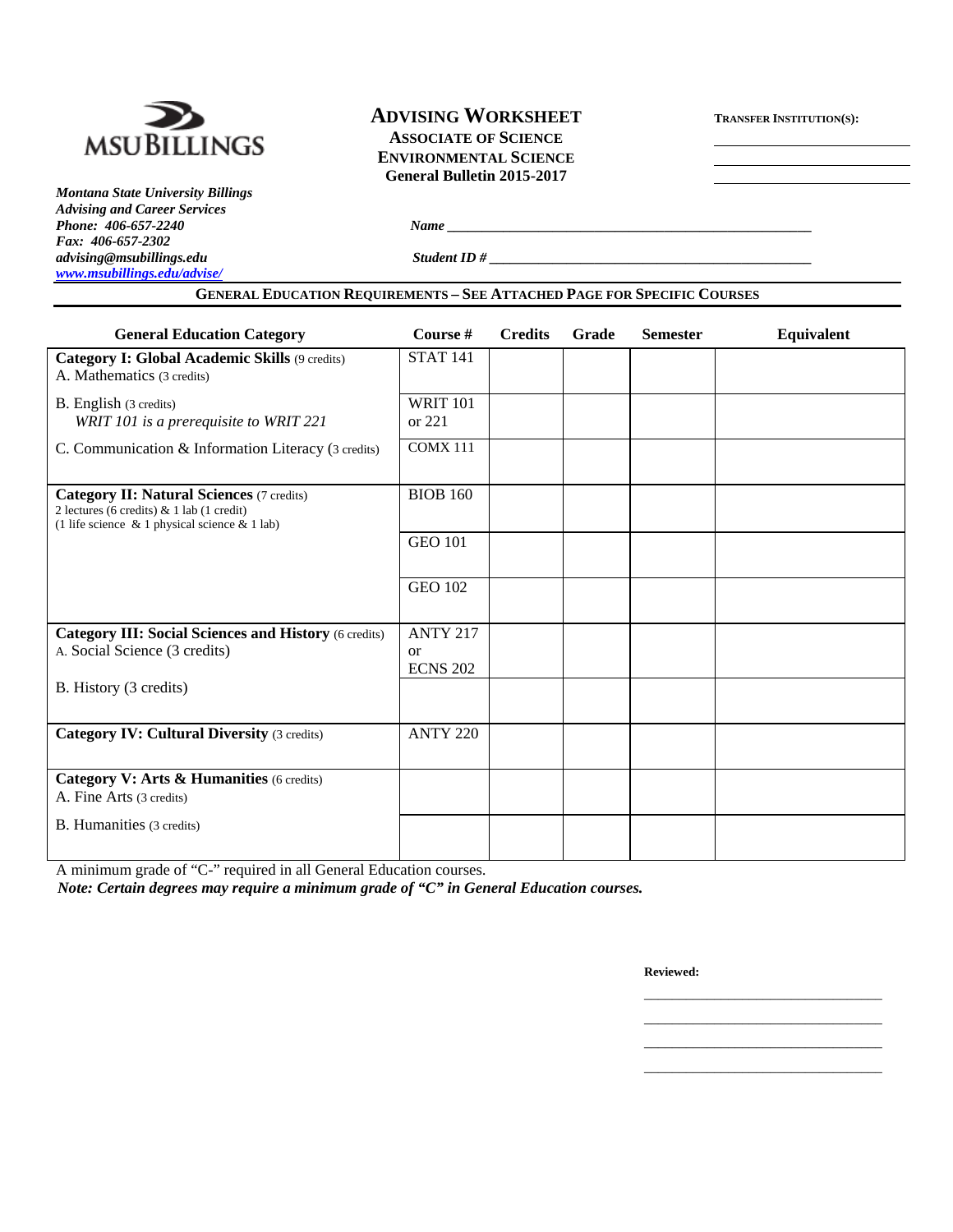### **GENERAL EDUCATION REQUIREMENTS**

|             |     | <b>CATEGORY I: GLOBAL ACADEMIC SKILLS</b>                          | 9 credits   |
|-------------|-----|--------------------------------------------------------------------|-------------|
|             |     | Students are required to take one course from each subcategory     |             |
|             |     | <b>Subcategory A - Mathematics</b>                                 | 3 credits   |
| <b>STAT</b> | 141 | <b>Introduction to Statistical Concepts</b>                        | 3           |
|             |     | <b>Subcategory B - English</b>                                     | 3 credits   |
| WRIT        |     | 101 College Writing I                                              | 3           |
| WRIT        | 221 | Intermediate Technical Writing                                     | 3           |
|             |     | Subcategory C- Communication & Information Literacy 3 credits      |             |
| <i>COMX</i> | 111 | <b>Introduction to Public Speaking</b>                             | 3           |
|             |     | CATEGORY II: NATURAL SCIENCES 6 cr. lecture & 1 cr. lab            |             |
|             |     | Students are required to take one course from each subcategory and |             |
|             |     | at least one corresponding lab                                     |             |
|             |     | <b>Subcategory A - Life Sciences</b>                               | 3-4 credits |
| <b>BIOB</b> | 160 | <b>Principles of Living Systems</b>                                | 3           |
|             |     | <b>Subcategory B - Physical Sciences</b>                           | 3-4 credits |
| <b>GEO</b>  | 101 | <b>Introduction to Physical Geology</b>                            | 3           |
| <b>GEO</b>  | 102 | <b>Introduction to Physical Geology Laboratory 1</b>               |             |
|             |     | <b>CATEGORY III: SOCIAL SCIENCES AND HISTORY</b>                   | 6 credits   |
|             |     | Students are required to take one course from each subcategory     |             |
|             |     | <b>Subcategory A – Social Sciences</b>                             | 3 credits   |
| ANTY        | 217 | <b>Physical Anthropology &amp; Archeology</b>                      | 3           |
| <b>ECNS</b> | 202 | <b>Principles of Macroeconomics</b>                                | 3           |
|             |     | <b>Subcategory B - History</b>                                     | 3 credits   |
| <b>HSTA</b> | 101 | American History I                                                 | 3           |
| <b>HSTA</b> | 102 | American History II                                                | 3           |
| <b>HSTR</b> | 101 | <b>Western Civilization I</b>                                      | 3           |
| <b>HSTR</b> | 102 | <b>Western Civilization II</b>                                     | 3           |
| <b>HSTR</b> | 103 | Honors Western Civilization I                                      | 3           |
| <b>HSTR</b> | 104 | Honors Western Civilization II                                     | 3           |
| <b>PSCI</b> | 230 | Introduction to International Relations                            | 3           |
|             |     |                                                                    |             |

|                                                                |            | <b>CATEGORY IV: CULTURAL DIVERSITY</b>     | 3 credits                |  |
|----------------------------------------------------------------|------------|--------------------------------------------|--------------------------|--|
| ANTY                                                           | <b>220</b> | <b>Culture and Society</b>                 | 3                        |  |
| <b>CATEGORY V: ARTS &amp; HUMANITIES</b><br><b>6</b> credits   |            |                                            |                          |  |
| Students are required to take one course from each subcategory |            |                                            |                          |  |
|                                                                |            | <b>Subcategory A – Fine Arts</b>           | 3 credits                |  |
| <b>ARTZ</b>                                                    | 101        | <b>Art Fundamentals</b>                    | 3                        |  |
| <b>ARTZ</b>                                                    | 105        | Visual Language-Drawing                    | 3                        |  |
| <b>ARTZ</b>                                                    | 131        | Ceramics for Non-majors                    | 3                        |  |
| <b>CRWR</b>                                                    | 240        | <b>Intro Creative Writing Workshop</b>     | 3                        |  |
| FILM                                                           | 160        | Introduction to World Cinema               | 3                        |  |
| LIT                                                            | 270        | Film $&$ Literature                        | 3                        |  |
| <b>MART</b>                                                    | 260        | <b>Computer Presentation and Animation</b> | 3                        |  |
| MUSI                                                           | 101        | <b>Enjoyment of Music</b>                  | 3                        |  |
| MUSI                                                           | 114        | Band: MSUB Symphonic                       | 1                        |  |
| MUSI                                                           | 131        | Jazz Ensemble I: MSUB                      | 1                        |  |
| MUSI                                                           | 147        | Choral Ensemble: University Chorus         | 1                        |  |
| <b>PHOT</b>                                                    | 154        | <b>Exploring Digital Photography</b>       | 3                        |  |
| THTR                                                           | 101        | Introduction to Theatre                    | 3                        |  |
| THTR                                                           | 120        | Introduction to Acting I                   | $\overline{\mathcal{E}}$ |  |
|                                                                |            | <b>Subcategory B - Humanities</b>          | 3 credits                |  |
| <b>ARTH</b>                                                    | 150        | <b>Introduction to Art History</b>         | 3                        |  |
| <b>HONR</b>                                                    | 111        | Perspectives and Understanding             | 3                        |  |
| LIT                                                            | 110        | Introduction to Literature                 | 3                        |  |
| LIT                                                            | 240        | The Bible as Literature                    | 3                        |  |
| PHI.                                                           | 110        | Introduction to Ethics                     | 3                        |  |
| PHI.                                                           | 111        | Philosophies of Life                       | $\overline{3}$           |  |
| <b>Total</b>                                                   |            |                                            | 31                       |  |